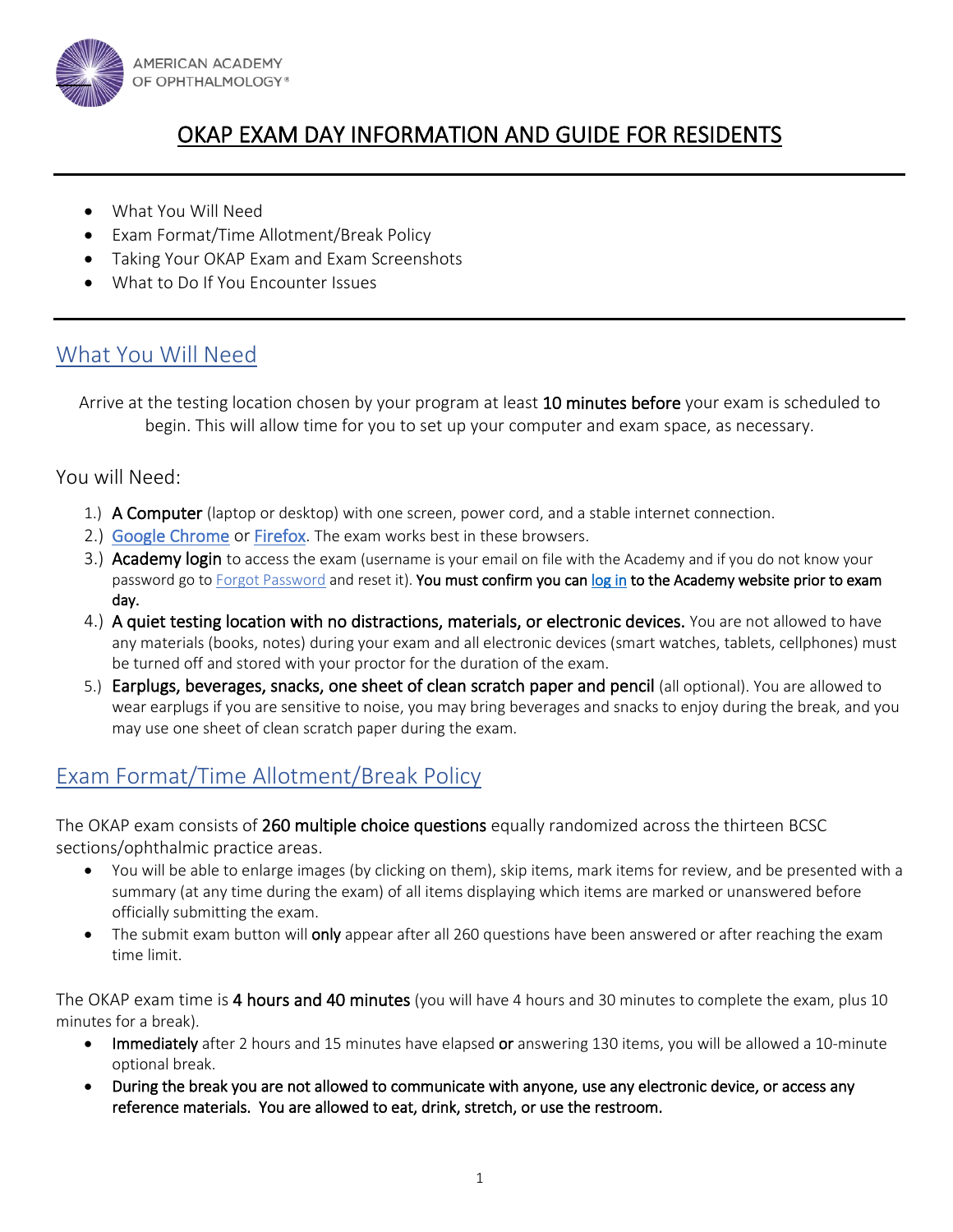#### Beginning the Exam

1.) Your proctor will provide you with the exam URL and the proctor will Log In on your computer with their Academy account:

| AMERICAN ACADEMY                                                                                          |                                                                                                                                                                                                                                                                                                                                                                                                              |
|-----------------------------------------------------------------------------------------------------------|--------------------------------------------------------------------------------------------------------------------------------------------------------------------------------------------------------------------------------------------------------------------------------------------------------------------------------------------------------------------------------------------------------------|
| OF OPHTHALMOLOGY*                                                                                         | Q<br><b>Q</b> Member Directory<br>Search AAO.org                                                                                                                                                                                                                                                                                                                                                             |
| <b>For Practice Management</b><br><b>For Ophthalmologists</b><br><b>For Public &amp; Patients</b>         | Museum of the Eye<br>About<br>Foundation                                                                                                                                                                                                                                                                                                                                                                     |
| Log In or Create an Account<br>Email:<br>Password:<br>.oa In<br>Forgot email address?<br>Forgot password? | Not an Academy member?<br>You can still become a Registered User of aao.org. Create an Account<br>If you believe you have an account and are unable to log in, DON'T<br>CREATE A NEW ACCOUNT.<br>Contact:<br>member_services@aao.org<br>Tel: 866.561.8558 (toll free, U.S. only) or +1.415.561.8581<br><b>Discover the Academy</b><br>• Learn more about the Academy<br>. Visit our Getting Started tutorial |

2.) After the proctor logs in they will be presented with the Proctor Confidentiality Agreement pop-up that they will need to Accept:

|                                  | <b>MERICAN ACADEMY</b> <sup>N</sup><br><b>OKAP Exam</b><br>F OPHTHALMOLOGY                                                                                                                                                                                                                                                                                                                                                                                                                                                                                                                                                                                                                                                                                                                                                                                           | Brandon Nolke Logout |  |
|----------------------------------|----------------------------------------------------------------------------------------------------------------------------------------------------------------------------------------------------------------------------------------------------------------------------------------------------------------------------------------------------------------------------------------------------------------------------------------------------------------------------------------------------------------------------------------------------------------------------------------------------------------------------------------------------------------------------------------------------------------------------------------------------------------------------------------------------------------------------------------------------------------------|----------------------|--|
|                                  |                                                                                                                                                                                                                                                                                                                                                                                                                                                                                                                                                                                                                                                                                                                                                                                                                                                                      | $\times$             |  |
|                                  | PROCTOR CONFIDENTIALITY AGREEMENT AND GENERAL TERMS OF USE<br>FOR EXAMS DEVELOPED FOR THE<br>AMERICAN ACADEMY OF OPHTHALMOLOGY (AAO)                                                                                                                                                                                                                                                                                                                                                                                                                                                                                                                                                                                                                                                                                                                                 |                      |  |
|                                  | In discharging my responsibilities as proctor during the OKAP Exam administration, I agree to abide by the following guidelines to ensure fair and proper testing and to<br>protect the security of the exam.                                                                                                                                                                                                                                                                                                                                                                                                                                                                                                                                                                                                                                                        |                      |  |
|                                  | To avoid the appearance of any impropriety, I will not:                                                                                                                                                                                                                                                                                                                                                                                                                                                                                                                                                                                                                                                                                                                                                                                                              |                      |  |
| 2.<br>3.<br>$\overline{4}$<br>5. | 1. Administer the exam in a manner that does not comply with the instructions/procedures as described in the OKAP Exam Day Information and Guide for Proctors<br>document.<br>Administer or provide access to the exam to anyone other than to residents who are registered through the Academy to take the exam.<br>Tamper with or manipulate exam software in any manner for purposes other than delivering the exam.<br>Help or assist residents in any way with exam content or questions during the exam.<br>Disclose, by any of the following or similar means: copying, photographing, screen printing, digital transfer, transfer by handwritten notes, audio or video recording,<br>any electronic means or technology, or relay by word of mouth, exam content that I am exposed to during the performance and normal course of my duties as a<br>Proctor. |                      |  |
|                                  | I understand and agree that the Academy reserves the right to invalidate exam scores or exam results where I have violated the quidelines above. Under no<br>circumstances will I provide or allow access to any OKAP Exam items or OKAP Exam software to any third parties, except for residents who are registered through the<br>Academy to take the Exam.                                                                                                                                                                                                                                                                                                                                                                                                                                                                                                        |                      |  |
|                                  | I further understand that legal action can be brought against me for any failure by me to discharge my responsibilities hereunder.                                                                                                                                                                                                                                                                                                                                                                                                                                                                                                                                                                                                                                                                                                                                   |                      |  |
|                                  |                                                                                                                                                                                                                                                                                                                                                                                                                                                                                                                                                                                                                                                                                                                                                                                                                                                                      |                      |  |

3.) Now, the Proctor Login Successful pop-up will display which will allow you to log in and access the exam:

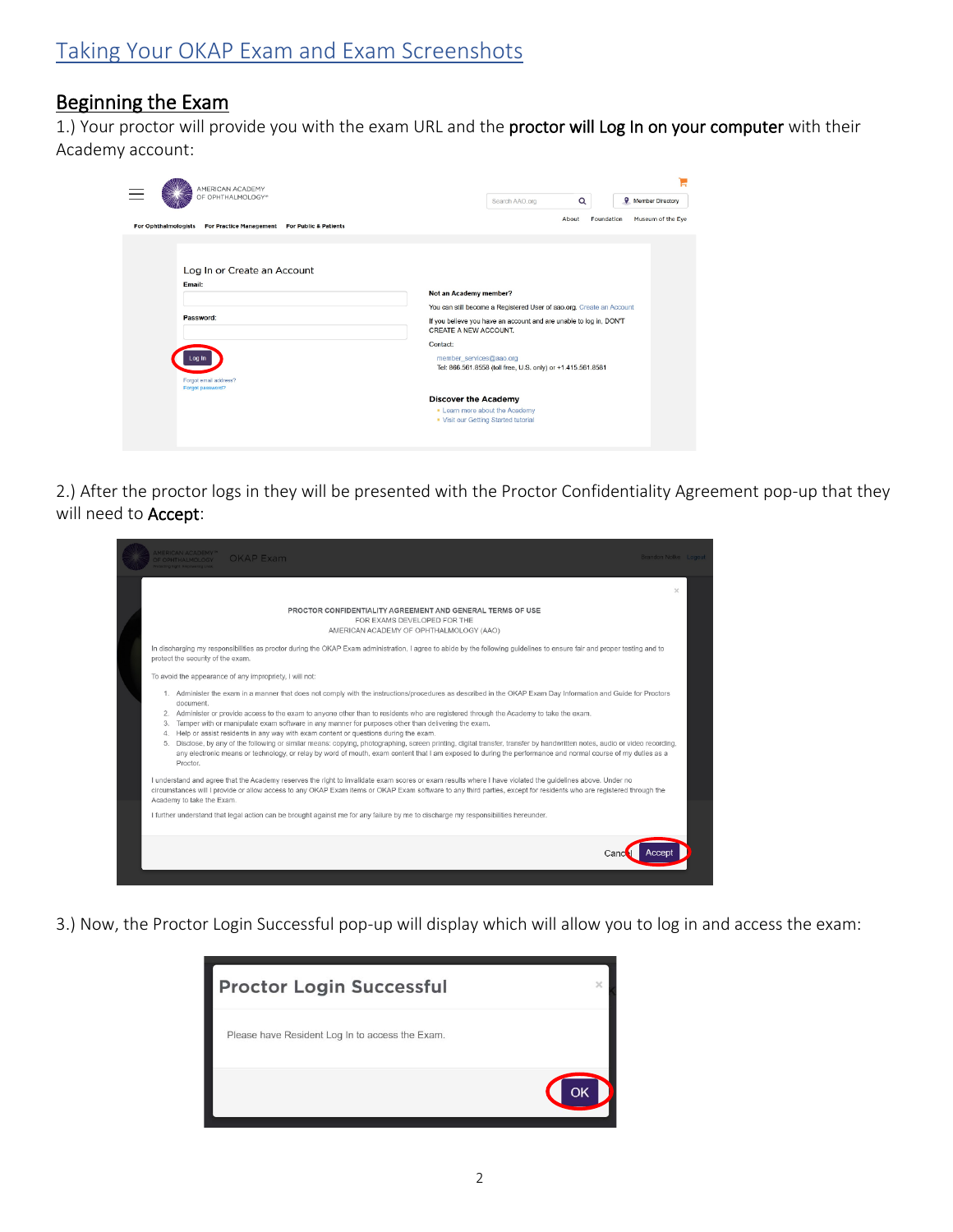4.) Next, you will Log In with your Academy account:

| AMERICAN ACADEMY                                                                                          |                                                                                                                                                                                                                                                                                                     |
|-----------------------------------------------------------------------------------------------------------|-----------------------------------------------------------------------------------------------------------------------------------------------------------------------------------------------------------------------------------------------------------------------------------------------------|
| OF OPHTHALMOLOGY*                                                                                         | $\alpha$<br><b>Q</b> Member Directory<br>Search AAO.org                                                                                                                                                                                                                                             |
| <b>For Ophthalmologists</b><br><b>For Practice Management</b><br><b>For Public &amp; Patients</b>         | Museum of the Eye<br>About<br>Foundation                                                                                                                                                                                                                                                            |
| Log In or Create an Account<br>Email:<br>Password:<br>.oa In<br>Forgot email address?<br>Forgot password? | Not an Academy member?<br>You can still become a Registered User of aao.org. Create an Account<br>If you believe you have an account and are unable to log in, DON'T<br>CREATE A NEW ACCOUNT.<br>Contact:<br>member_services@aao.org<br>Tel: 866.561.8558 (toll free, U.S. only) or +1.415.561.8581 |
|                                                                                                           | <b>Discover the Academy</b><br>• Learn more about the Academy<br>. Visit our Getting Started tutorial                                                                                                                                                                                               |

5.) Then, you will be presented with the Non-Disclosure Agreement. Click I agree to move forward:



6.) Now, you will be brought to the exam start page. After reviewing the instructions click Start Exam Now to create your exam (you may have to wait up to 30 seconds for your exam to load):

| OPHTHALMOLOGY<br>Protecting Sight, Employeesing Lives | OKAP Exam                                                                                                                                                                                                                                                                                                                                                                                                                                                                                                                                                          | Kathryn Peters Logout |
|-------------------------------------------------------|--------------------------------------------------------------------------------------------------------------------------------------------------------------------------------------------------------------------------------------------------------------------------------------------------------------------------------------------------------------------------------------------------------------------------------------------------------------------------------------------------------------------------------------------------------------------|-----------------------|
|                                                       | Welcome to the Ophthalmic Knowledge Assessment Program (OKAP) Examination                                                                                                                                                                                                                                                                                                                                                                                                                                                                                          |                       |
|                                                       | This exam consists of 260 multiple choice questions equally randomized across the thirteen BCSC sections/ophthalmic practice<br>areas.                                                                                                                                                                                                                                                                                                                                                                                                                             |                       |
|                                                       | Total exam time is 4 hours and 30 minutes:                                                                                                                                                                                                                                                                                                                                                                                                                                                                                                                         |                       |
|                                                       | . you will have 4 hours and 30 minutes to complete the exam<br>· plus 10 minutes for a break:<br>o after 2 hours and 15 minutes have elapsed OR answering 130 items, you will be presented with a pop-up allowing a<br>10 minute break (optional at your discretion).<br>. During the break you are not allowed to use any electronic device or access any reference materials.                                                                                                                                                                                    |                       |
|                                                       | During the exam you will be able to enlarge images (by clicking on the images), skip items, mark items for review, and be presented<br>with a summary (at any time during the exam) of all items displaying which items are marked or unanswered before officially<br>submitting the exam. The Submit Exam button will only appear after you have answered all 260 questions or after reaching 4<br>hours and 30 minutes. Any questions that are incomplete will be marked as unanswered. After you submit your exam you will be<br>presented with a brief survey. |                       |
|                                                       | <b>Start Exam Now</b>                                                                                                                                                                                                                                                                                                                                                                                                                                                                                                                                              |                       |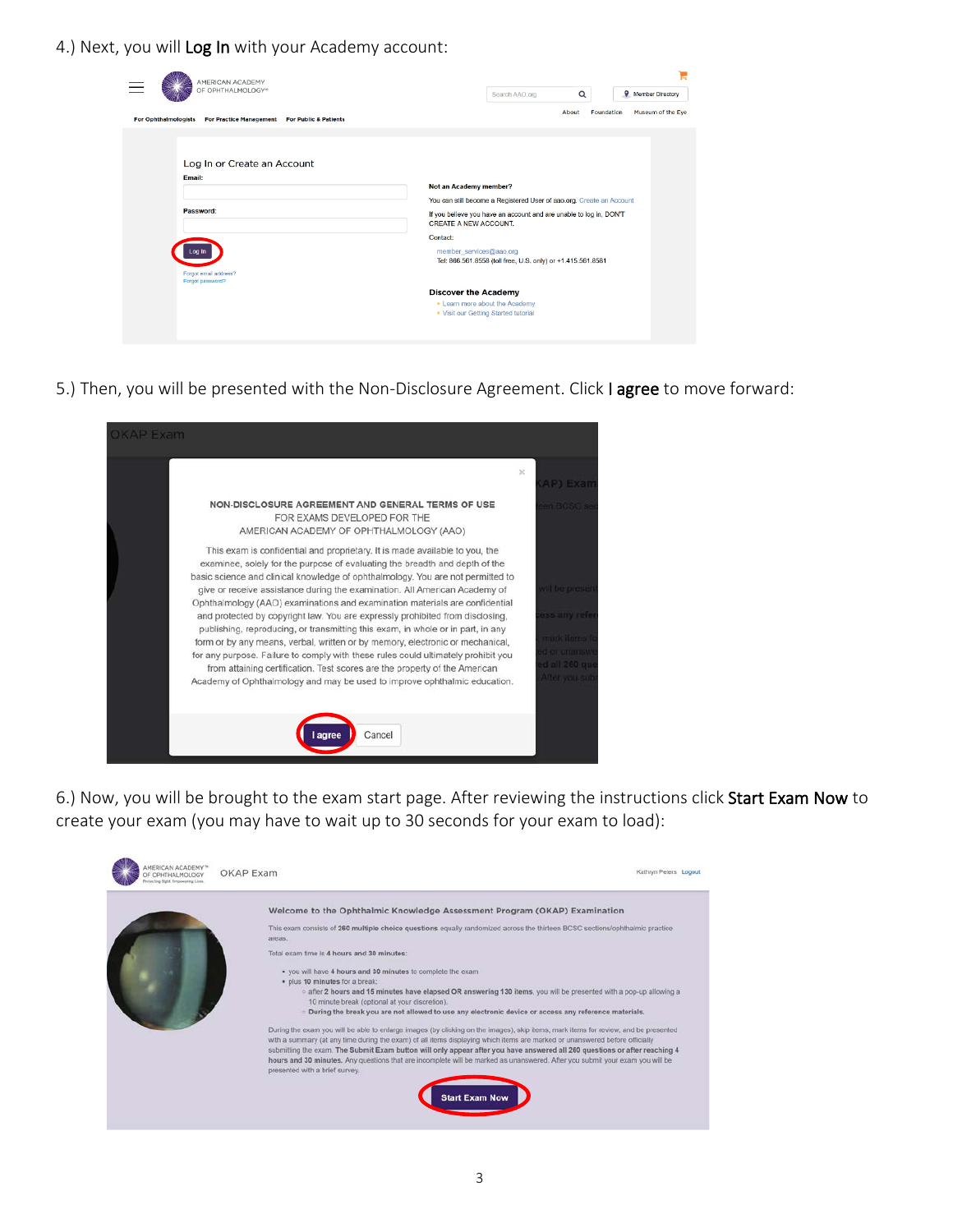7.) Once your exam has loaded, click Start Your Exam to begin testing:



### During the Exam

8.) When you are brought to the first question, you will see the exam features in the banner above:

- Exam timer this shows the time remaining on your exam.
- Mark Question you can click to mark a question for review and return back to it later in your exam.
- View Summary you can see unanswered questions or questions that you have marked for review at any time by sorting with the drop-down option.

| AMERICAN ACADEMY <sup>™</sup><br>OKAP Exam<br>OF OPHTHALMOLOGY<br>Protecting Sight. Empowering Lives. | Kathryn Peters Logout      |
|-------------------------------------------------------------------------------------------------------|----------------------------|
| Question: 2 of 260<br>04:28:21                                                                        | Mark Question View Summary |
| What is your favorite part of the eye?                                                                |                            |
| A Cornea                                                                                              |                            |
| в<br>Retina                                                                                           |                            |
| $\mathbf{c}$<br>Iris                                                                                  |                            |
| D<br>Pupil                                                                                            |                            |

After reading each question, click on the chosen response, then click the arrow button to move to the next question.

### Break

9.) Immediately after 2 hours and 15 minutes have elapsed or answering 130 items, you will receive a pop-up notifying you to take a 10-minute optional break if needed to use the restroom, stretch, get a drink, etc. When your timer is complete, or if you chose not to take a break, click on Continue Taking the Exam to resume where you left off (you must return within 10-minutes from your break, or the proctor may terminate your exam):

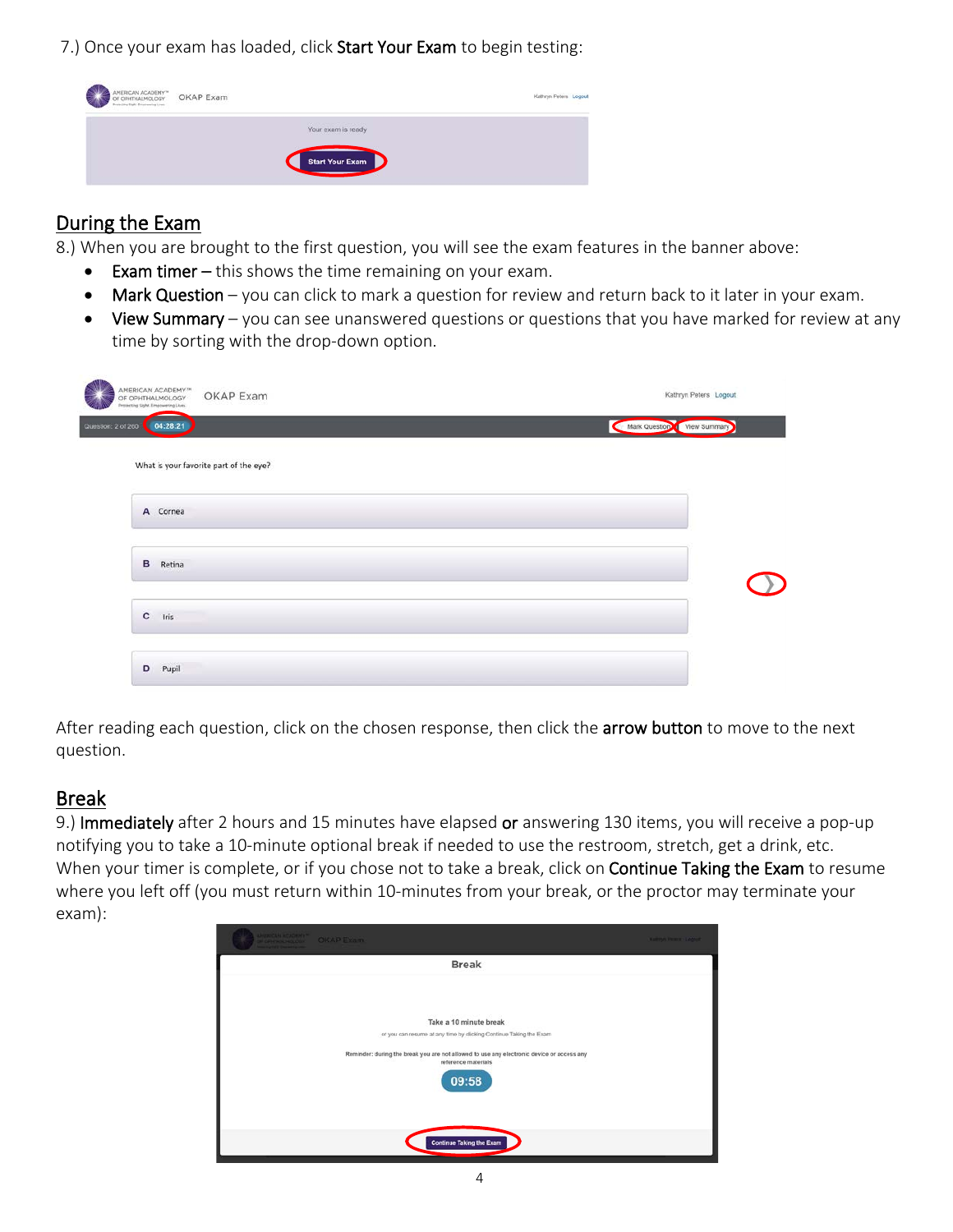#### Completing the Exam

10.) After you have answered all 260 questions, you will receive a pop-up to notify you that all of the questions have been answered (the Submit Exam button will only appear after all 260 questions are answered or after reaching the exam time limit). If you reach the end of the exam and you believe you have answered all items, but the Submit Exam button did not appear, click on View Summary to search for Unanswered questions and answer the remaining item(s).

| • From here, you can Dismiss the notice and either click Submit Exam: |
|-----------------------------------------------------------------------|
|                                                                       |

| <b>HERICAN ACADEMY<sup>NE</sup></b><br>COMMUNIMATION | <b>OKAP Exam</b>                                                                                                                                                                                |               | Kidnyn Permit: Logod           |                                                                  |
|------------------------------------------------------|-------------------------------------------------------------------------------------------------------------------------------------------------------------------------------------------------|---------------|--------------------------------|------------------------------------------------------------------|
| $-0.1021$<br>A 0%<br>B 25%<br>$C = 5036$<br>D 100%   | You have now answered all 260<br>questions<br>You can click the Submit Exam button below<br>or go to View Summary to review questions before submitting your exam<br><b>Dismiss this notice</b> | $\mathcal{L}$ | Mark Question   View Burningry | $\times$<br>Are you sure you want to Submit Your<br>Exam?<br>Yes |
|                                                      | <b>Submit Exam</b>                                                                                                                                                                              |               |                                |                                                                  |

• or click View Summary to review questions and make any changes to your responses within the remaining time:

|               | Kathryn Peters Logout |  |
|---------------|-----------------------|--|
| Mark Question | <b>View Summary</b>   |  |

11.) When clicking View Summary, there is a list of your questions and a drop-down option. Marked questions have a star icon next to them and you can click on the question number to go back to that question. When finished reviewing items, click Back to Exam and then Submit Exam:

|          | AMERICAN ACADEMY <sup>74</sup><br>OF OPHTHALMOLOGY<br>Protecting Sight, Empowering Lives. | <b>OKAP Exam</b> |
|----------|-------------------------------------------------------------------------------------------|------------------|
| 03:56:53 |                                                                                           |                  |
|          | Back to Exam                                                                              |                  |
|          | All questions                                                                             |                  |
|          | All questions                                                                             |                  |
|          | Unanswered questions                                                                      |                  |
|          | Marked questions                                                                          |                  |
| 2<br>ŵ   |                                                                                           |                  |
| 3<br>诈   |                                                                                           |                  |
| 4        |                                                                                           |                  |
| 5        |                                                                                           |                  |
| 6        |                                                                                           |                  |
|          |                                                                                           |                  |